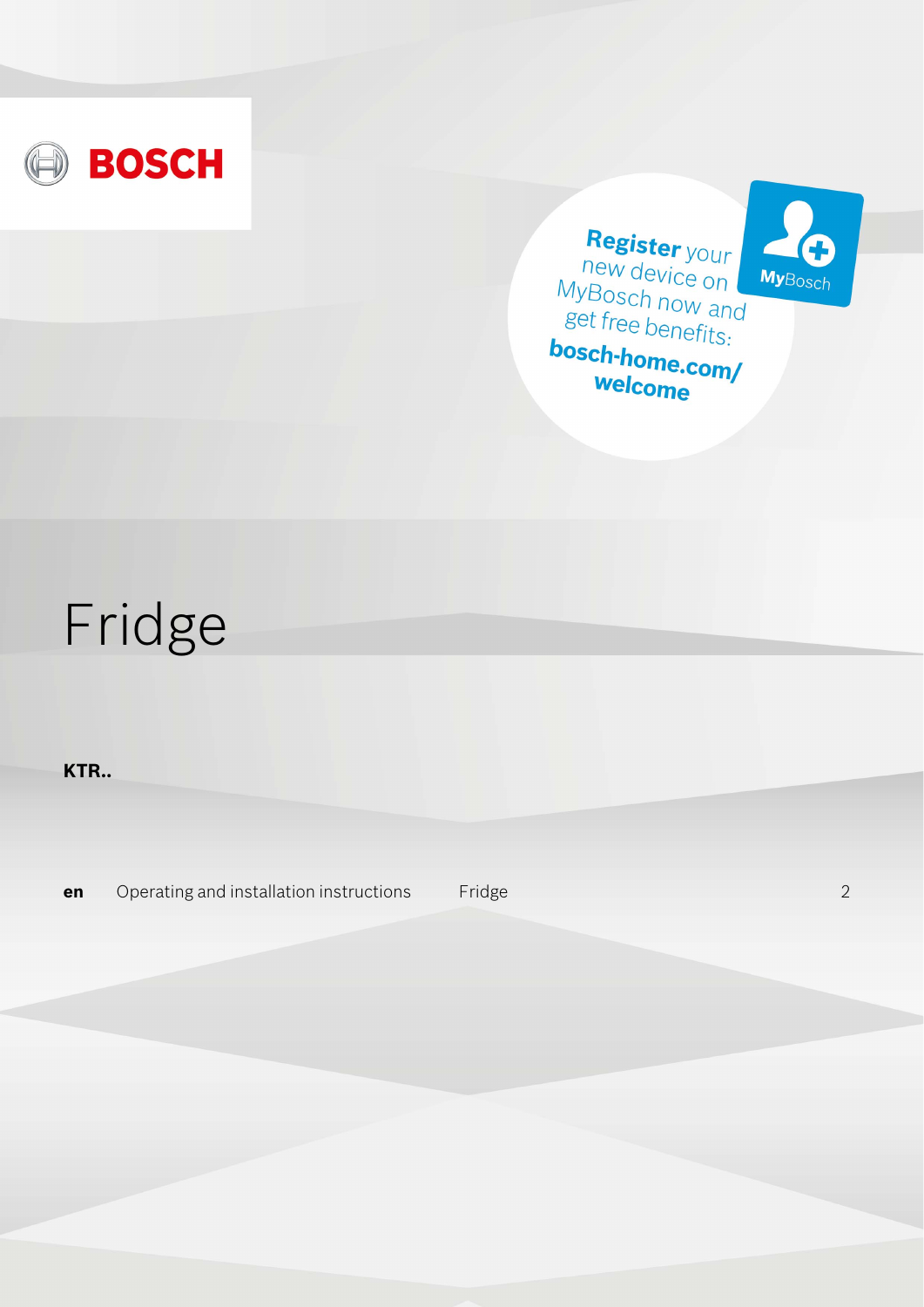# <span id="page-1-0"></span>en Table of contents

| Switching off and shutting down |    |
|---------------------------------|----|
|                                 |    |
|                                 |    |
|                                 |    |
|                                 | 10 |
|                                 | 10 |
|                                 | 10 |
|                                 |    |
|                                 |    |
|                                 |    |
|                                 |    |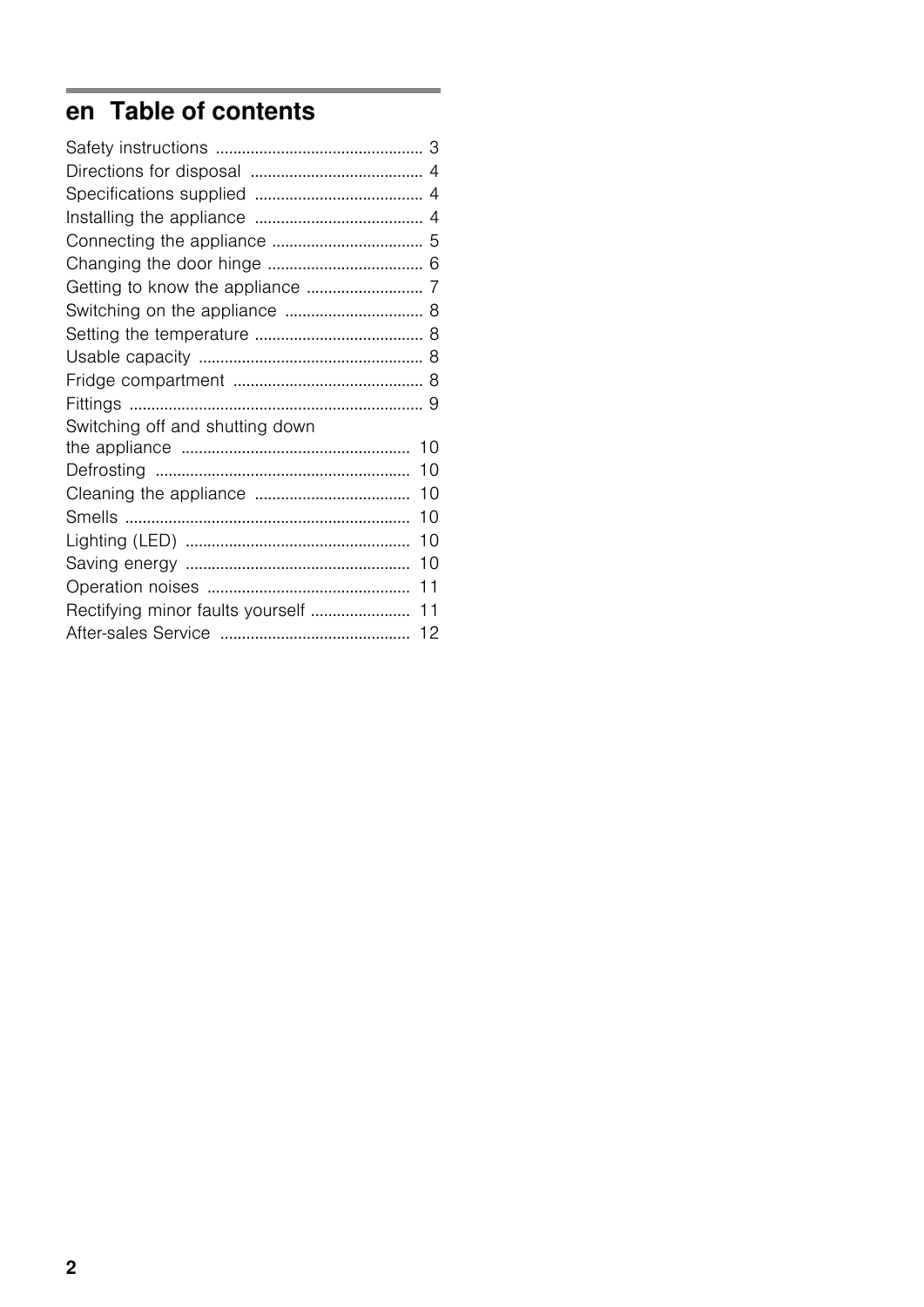<span id="page-2-0"></span>This appliance complies with the relevant safety regulations for electrical appliances and is fitted with noise suppression.

The refrigeration circuit has been checked for leaks.

### About these instructions

- Read and follow the instructions for installation and use. They contain important information on how to install, use and maintain the appliance.
- The manufacturer is not liable if you disregard the notifications and warnings in the operating and installation instructions.
- Retain all documents for subsequent use or for the next owner.

### Risk of explosion

- Never use electric appliances inside the appliance (e.g. heaters or electric ice makers).
- Do not store products which contain flammable propellant (e.g. spray cans) or explosive substances in the appliance.
- Keep high-percentage alcohol tightly sealed and store in an upright position.
- Do not use additional means to accelerate the defrosting process other than those recommended by the manufacturer.

### Risk of electric shock

Improper installations and repairs may put the user at considerable risk.

- When installing the appliance, ensure that the mains cable is not trapped or damaged.
- If the mains cable is damaged: immediately disconnect the appliance from the electricity supply.
- Do not use multi-outlet power strips, extension leads or adapters.
- Have the appliance repaired by the manufacturer, Customer Service or a similarly qualified person only.
- Use original parts supplied by the manufacturer only. The manufacturer guarantees that these parts satisfy the safety requirements.



#### Fire hazard/Danger due to refrigerants

The tubes of the refrigeration circuit convey a small quantity of an environmentally friendly but flammable refrigerant (R600a). It does not damage the ozone layer and does not contribute to the greenhouse effect. If refrigerant escapes, it may injure your eyes or ignite.

- Do not damage the tubes.
- If the tubes are damaged:
- Keep naked flames and ignition sources away from the appliance.
- Ventilate the room.
- Switch off the appliance and pull out the mains plug.
- Please contact Customer Service.



# Fire hazard

Portable multi-outlet power strips or power supplies may overheat, causing a fire.

Never leave portable multi-outlet power strips or portable power supplies behind the appliance.

#### Avoiding placing children and vulnerable people at risk

At risk here are:

- Children,
- People with limited physical, mental or sensory abilities,
- People who have inadequate knowledge concerning safe operation of the appliance.

#### Measures:

- Ensure that children and vulnerable people have understood the hazards.
- A person responsible for safety must supervise or instruct children and vulnerable people who using the appliance.
- Only children aged 8 years and above may use the appliance.
- Supervise children who are cleaning and maintaining the appliance.
- Never allow children to play with the appliance.

### Risk of suffocation

- If the appliance features a lock: keep the key out of the reach of children.
- Keep children away from the packaging and its parts.

### Damage to property

To prevent damage to property:

- Do not stand or support yourself on the base, runners or doors.
- Keep plastic parts and door seals free of oil and grease.
- $\blacksquare$  Pull on the mains plug not the power cord.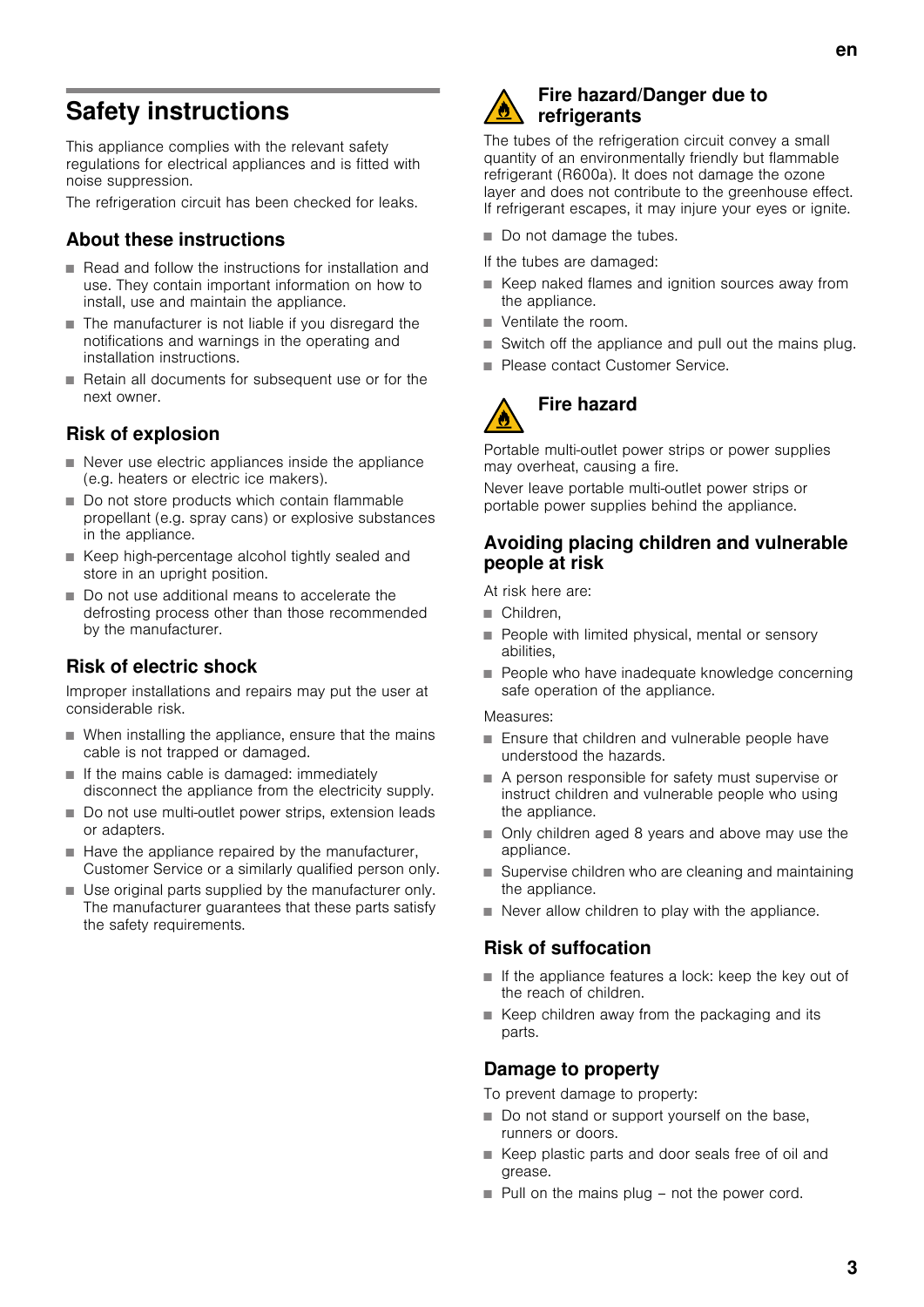### Weight

When installing and transporting the appliance, note that it may be very heavy.

### Intended use

Use this appliance

- Only for refrigerating food.
- Only in the home and in the home environment.
- Only according to this user manual.

This appliance is intended for use up to a maximum height of 2000 metres above sea level.

# <span id="page-3-0"></span>Directions for disposal

# $\bullet$  Disposing of packaging

The packaging protects your appliance from damage during transport. All the materials used are environmentally friendly and can be recycled. Please help by disposing of the packaging in an environmentally responsible manner.

Information about the available disposal methods and sites can be obtained from your appliance retailer or your local authority.

### \* Disposing of your old appliance

Used appliances are not valueless waste. Valuable raw materials can be recovered through environmentally responsible disposal.



This appliance is labelled in accordance with European Directive 2012/19/EU concerning used electrical and electronic appliances (waste electrical and electronic equipment - WEEE).

The Directive determines the framework for the return and recycling of used appliances as applicable throughout the EU.

### $\triangle$  Warning

Appliances at the end of their useful life:

- 1. Unplug the mains plug.
- 2. Cut the power cord and remove it along with the mains plug.
- 3. Do not remove the shelves and containers. Leaving them intact makes it more difficult for children to climb in.
- 4. Never let children play with a disused appliance. Risk of asphyxiation!

Refrigerators contain refrigerant as well as gases in the insulation material. Refrigerant and gases must be disposed of properly. Do not damage the refrigerant circuit pipes before disposing of them properly.

# <span id="page-3-1"></span>Specifications supplied

After unpacking the appliance, check all parts for transport damage.

If you find any defects, contact the retailer from whom you purchased the appliance or our After-sales Service. The appliance supplied consists of the following components:

- Free-standing appliance
- Features (vary depending on the model)
- Bag of assembly materials
- Instructions for use and installation
- Service record
- Guarantee slip
- Information on energy consumption and noise

# <span id="page-3-2"></span>Installing the appliance

### **Transport**

Because of the weight and size of the appliance, and in order to minimise the risk of personal injury or damage to the appliance, at least two persons are required for moving and positioning the appliance safely.

### Installation site

The ideal installation site is a dry, well ventilated room. The appliance should not be installed in a position that is exposed to direct sunlight or close to a source of heat, such as a cooker or radiator. If installation near to a source of heat is unavoidable, use a suitable insulating panel or keep to the following minimum distances from the source of heat:

- 3 cm from an electric or gas cooker.
- 30 cm from oil or solid fuel cookers.

#### Floor surface

The floor at the installation site must not give. Reinforce the floor if necessary.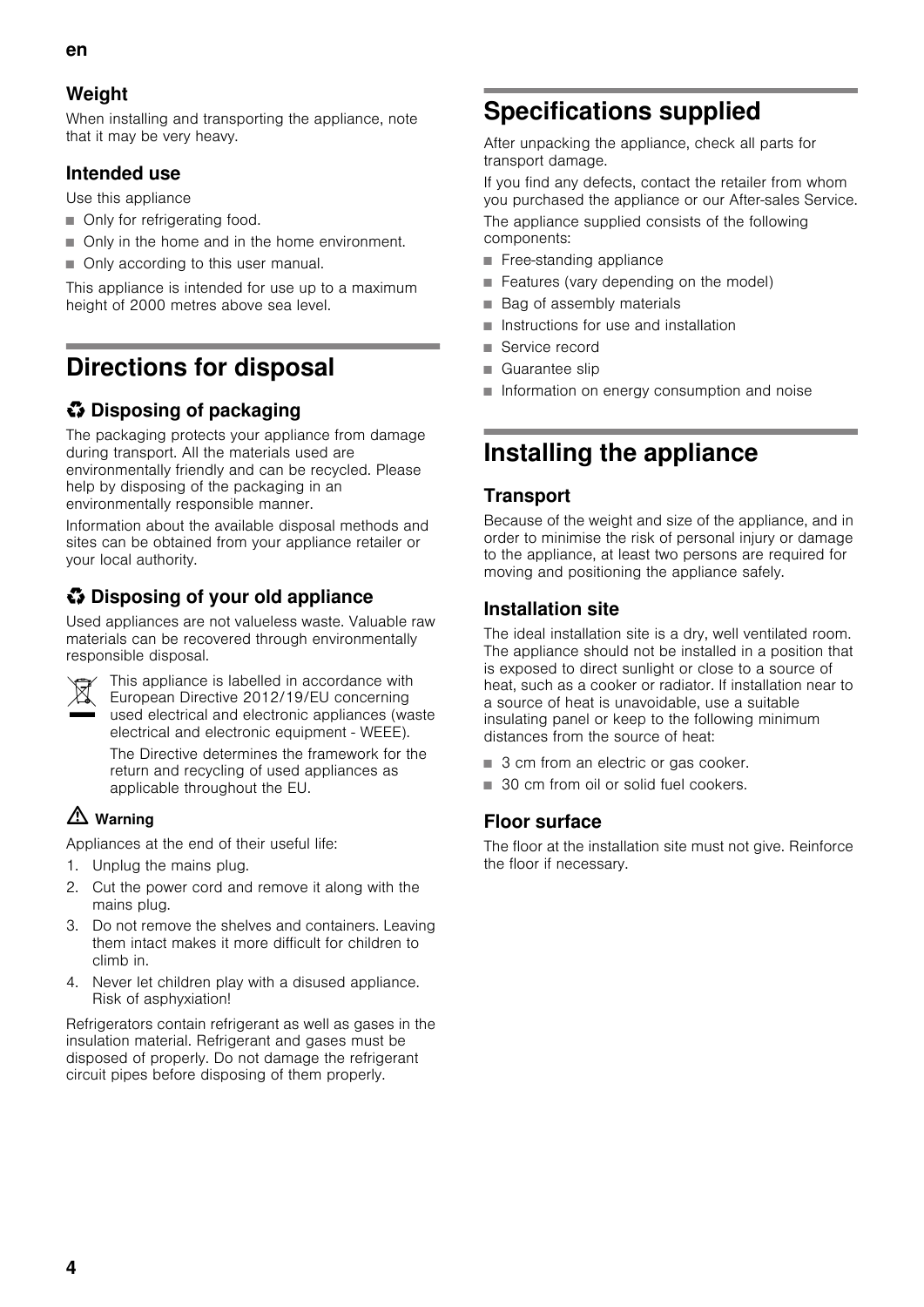### Wall clearance

If the appliance is positioned in the corner of a room or a recess, minimum clearances at the sides must be maintained so that the heated air is able to escape unimpeded and the appliance door can be fully opened.



#### Observe the room temperature and ventilation requirements

#### Room temperature

The appliance is designed for a certain climate class. Depending on the climate class, the appliance can be operated at the following ambient temperatures.

The climate class is specified on the rating plate.

| Climate class | Permissible room temperature |
|---------------|------------------------------|
| SΝ            | $+10$ °C to 32 °C            |
|               | $+16$ °C to 32 °C            |
| <b>ST</b>     | $+16$ °C to 38 °C            |
|               | $+16$ °C to 43 °C            |

#### **Note**

The appliance is fully functional within the room temperature limits of the specified climate class. If an appliance in the SN climate class is operated at lower ambient temperatures, damage to the appliance can be excluded up to a temperature of +5 °C.

#### Ventilation

The heated air must be able to escape unimpeded. Otherwise, the refrigerating unit has to work harder, which increases the appliance's power consumption. Therefore:

- Never cover over or block the air vent.
- Keep minimum distances to walls and furniture.

# <span id="page-4-0"></span>Connecting the appliance

After setting up the appliance, wait for at least 4 hours before starting the appliance up. The oil contained in the compressor may have been displaced into the refrigeration system during transport.

Before starting the appliance up for the first time, clean its interior (see section headed Cleaning the appliance).

Do not remove the transit locks from the shelves and trays until the appliance has been installed.

### Electrical connection

The socket must be near to the appliance and easily accessible after the appliance has been installed.

The appliance conforms to protection class I. Connect the appliance to a 220-240 V/50 Hz alternating current supply using a socket with protective earthing conductor which has been correctly installed. The socket must be protected by a fuse with a rating of 10 A to 16 A.

In the case of appliances operated outside of Europe, check whether the voltage and type of current specified conform to the values of your electricity grid. You will find this information on the rating plate.



### $\triangle$  Warning

The appliance must never be connected up to an electronic energy-saving socket.

Sinusoidal-commutated and line-commutated inverters can be used with our appliances. Line-commutated inverters are used with photovoltaic systems that are connected directly to the national grid. Sinusoidalcommunicated inverters must be used with standalone applications (e.g. on ships or mountain huts) that do not have a direct connection to the national grid.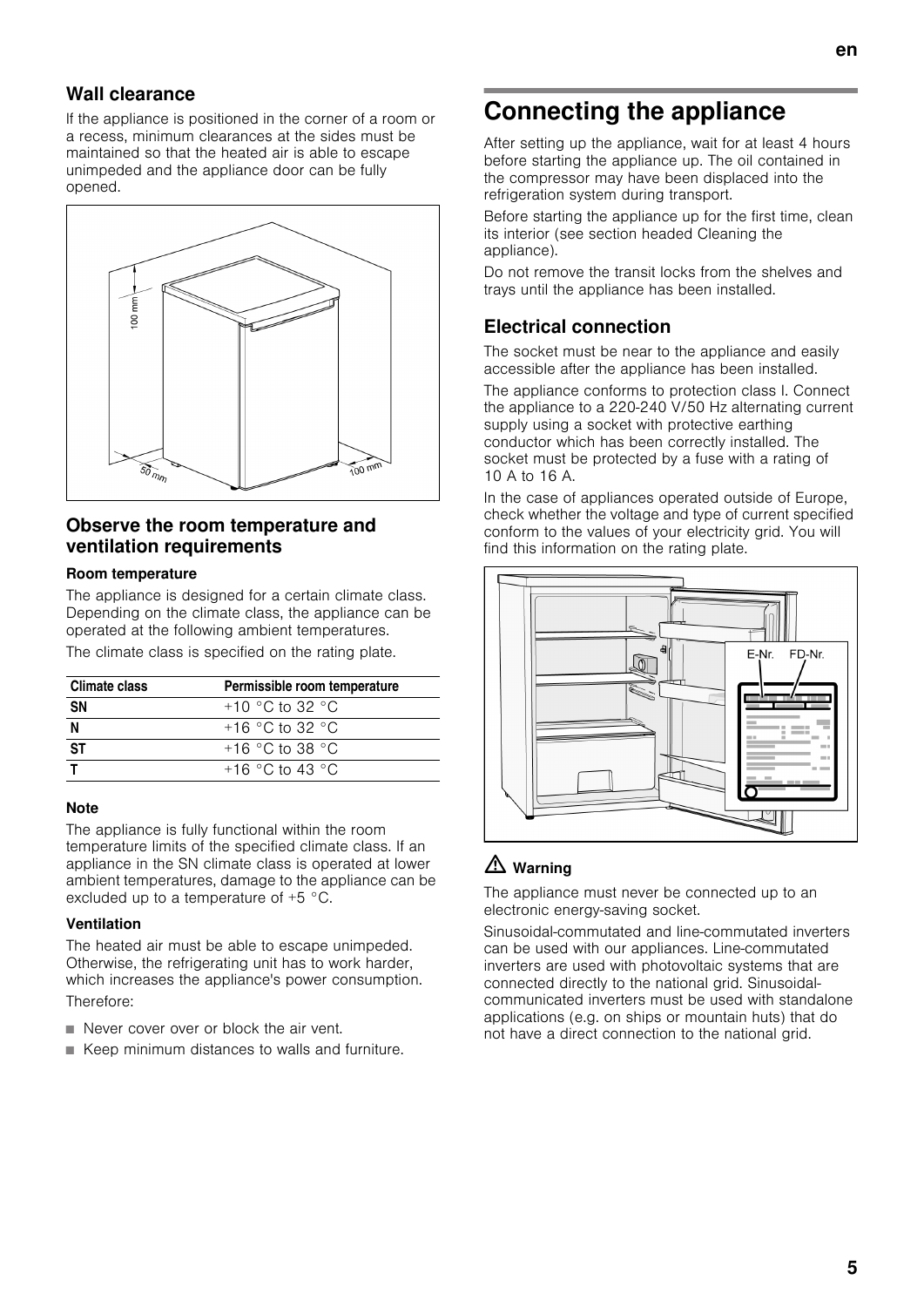### en

# Aligning the appliance

#### Note

To ensure that it functions properly, the appliance must be aligned using a spirit level.

- 1. Move the appliance into its intended installation position.
- 2. Screw the feet in/out until the appliance is exactly aligned.



# <span id="page-5-0"></span>Changing the door hinge

We recommend to have the door hinge changed by our customer service. How much a door hinge change will cost you can find out contacting customer service.

# $\triangle$  Warning

When the door hinge is changed, the appliance must not be connected to the power supply. Please pull the mains plug beforehand.

#### Required tools

| 8 mm hex nut driver      |
|--------------------------|
| Cross-shaped screwdriver |
| Thin-blade screwdriver   |

#### Changing door hinge of the appliance door

- 1. Open the appliance door and unhinge and remove all fittings from inside the appliance (see section headed Fittings).
- 2. Unscrew the 2 screws (1).
- 3. Take off the cover plate (2) and set it down on a soft surface.



Hold on to the appliance door!

- 4. Unscrew the 2 screws (3).
- 5. Unscrew the 2 screws (4).
- 6. Remove the top hinge (5).



- 7. Unhook the appliance door and set it down on a soft surface.
- 8. To avoid damaging the appliance rear side, provide cushioning material. Place the appliance carefully onto its rear side.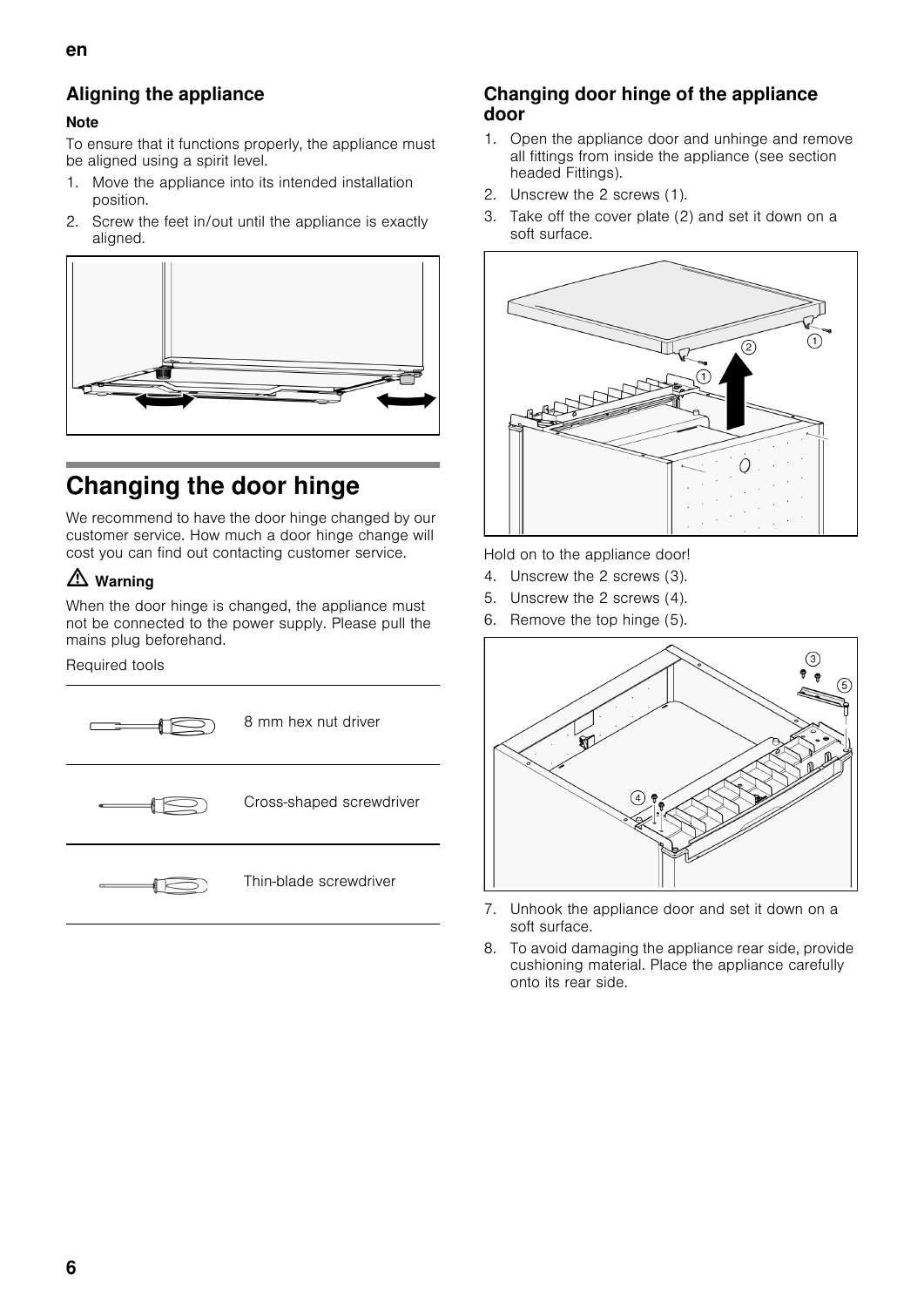- 9. Unscrew the feet (6).
- 10. Unscrew the 3 screws (7).
- 11. Remove the bottom hinge (8).
- 12. Unscrew the nut (9) and pull out the bolt (10).



- 13. Insert the bolt (10) into the left boring and apply the nut (9) and tighten.
- 14. Apply the bottom hinge (8) and apply 3 the screws (7) and tighten.
- 15. Screw the feet (6) into the bottom hinge (8).



- 16. Attach the appliance door to the bottom hinge (8).
- 17. Apply the 2 screws (4) and tighten.
- 18. Apply the top hinge (5) and apply the 2 screws (3) and tighten.



19. Turn the appliance upright again.

- 20. Mount the cover panel (2) at the front and lay it flat on the rear.
- 21. Apply the 2 screws (1) and tighten.



22. Open the appliance doors and attach all fittings (see section headed Fittings).

# <span id="page-6-0"></span>Getting to know the appliance

#### Appliance

The features of the models may vary. The illustrations may differ from your particular model.



- 1 Light switch
- 2 Glass shelves
- 3 Temperature controller and LED light
- 4 Cover for crisper drawer
- 5 Crisper drawer
- 6 Door pockets
- 7 Egg tray
- 8 Door pocket for bottles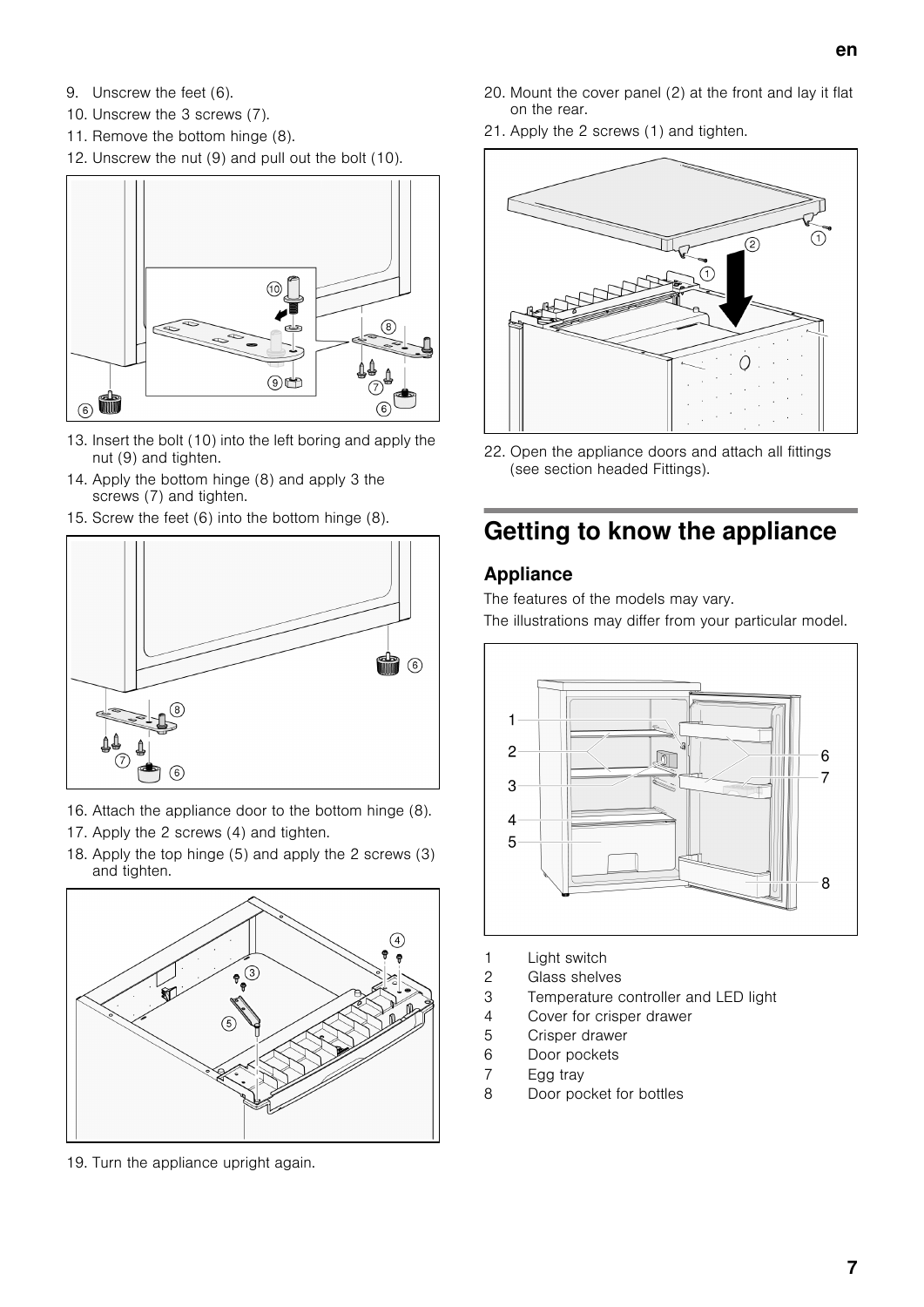# <span id="page-7-0"></span>Switching on the appliance

Plug the mains plug into the mains outlet socket. The appliance will start cooling.

The light comes on when the appliance door is opened.

### Notes on using the appliance

■ After switching on the appliance, it may be several hours before the set temperature is reached. Do not put any food in the appliance before then.

# <span id="page-7-1"></span>Setting the temperature

### Fridge compartment

Turn temperature controller to the required setting. We recommend a medium temperature setting.



cold: Warmer temperature extra cold: Cooler temperature (higher energy consumption)

We recommend:

- Perishable food should not be stored at a temperature above the medium setting.
- Medium setting for long-term storage of food.
- Low setting for short-term storage of food (energysaving mode).
- Select a higher setting only temporarily, when the appliance door is frequently opened or large quantities are placed in the refrigerator compartment.

#### Note

When a cooler fridge compartment temperature was set while the outside temperature is higher, the cooling unit runs very frequently or without interruptions. This results in higher energy consumption.

# <span id="page-7-2"></span>Usable capacity

You will find the details of the usable capacity on the rating plate inside the appliance.

# <span id="page-7-3"></span>Fridge compartment

The fridge compartment is the perfect place for keeping ready meals, bread and pastries, jams and preserves, condensed milk and hard cheeses.

#### When placing food in the fridge, follow these guidelines

- Keep fresh, untouched food in the fridge. In that way it will keep longer and stay fresher.
- In the case of ready-made products and packaged foods and liquids, pay attention to the manufacturer's specified best-before or use-by date.
- In order to maintain flavour, colour and freshness, keep food well packed or covered over. That also prevents flavours from mixing and the plastic parts from becoming discoloured in the fridge compartment.
- Allow warm food and beverages to cool before putting them into the appliance.

#### Note

Keep food from coming into contact with the rear panel. Otherwise, the air circulation will be impaired.

Food or packaging could also become frozen to the rear panel.

#### Pay attention to the temperature zones in the fridge compartment

The air circulation produces different temperature zones in the fridge compartment:

- The coldest zones are close to the rear panel.
- The warmest zone is at the very top of the appliance door.

#### **Note**

Keep items such as hard cheese and butter in the warmest zone. That will allow the cheese to continue developing its flavour and the butter will remain spreadable.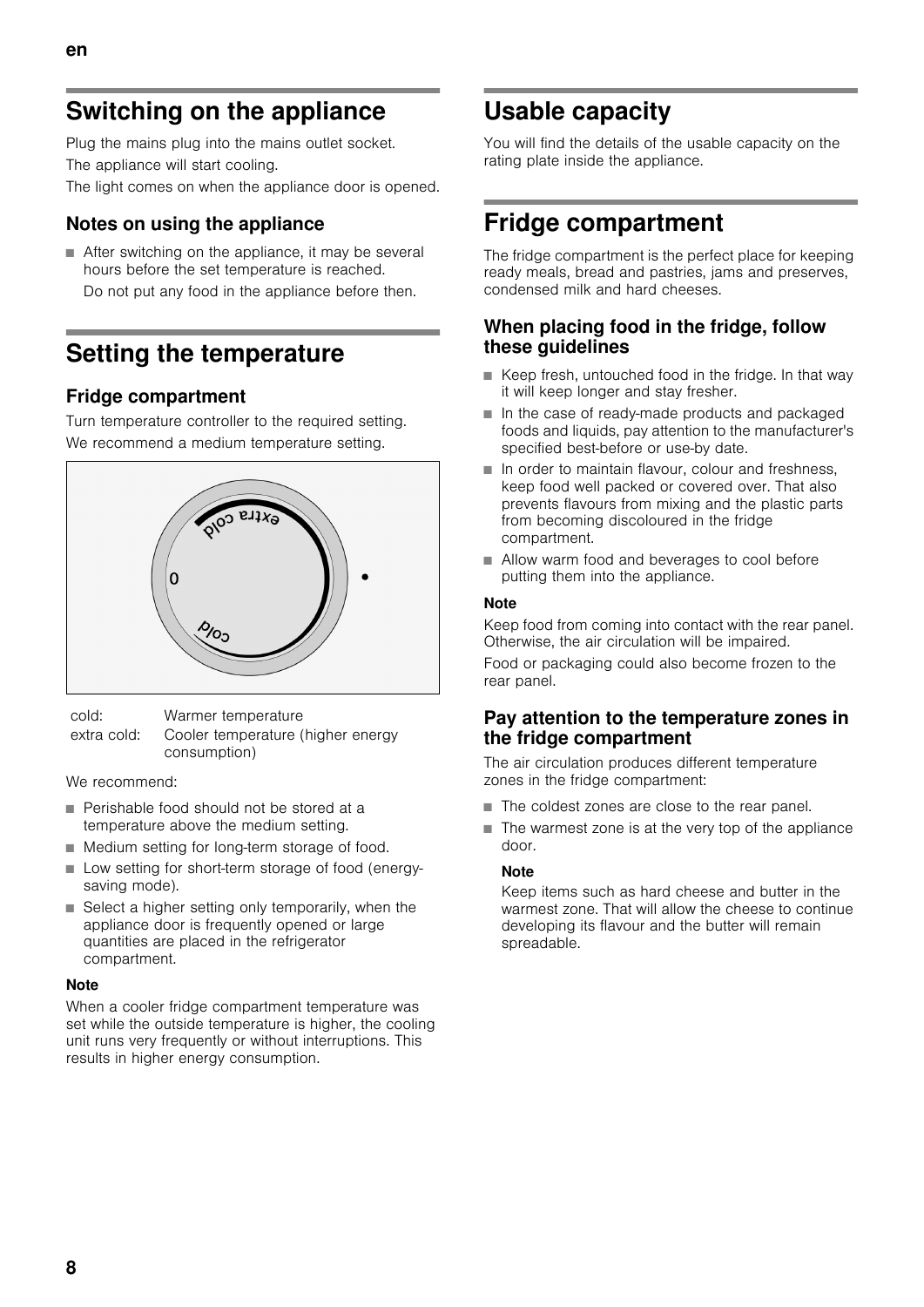# <span id="page-8-0"></span>**Fittings**

### Glass shelve

The glass shelve can be removed and fitted at different heights.

#### Removing

Lift the glass shelf at the back and pull it out.



#### Inserting

Slide the glass shelf backwards on the guide rails until it snaps downwards into place.

#### Door pockets

The door pockets can be removed.

#### Removing

Press the door pocket on one side inwards until this side can be removed by pulling it upwards.



#### Inserting

Insert the door pocket on one side into the guide. Slide the other side down until it engages.

### Crisper drawer

The crisper drawer is particularly suitable to storage of fruit and vegetables.

The crisper drawer can be removed for loading and unloading and cleaning.



The cover of the crisper drawer can be removed for cleaning purposes.



#### Egg tray

The egg tray is used to store eggs.

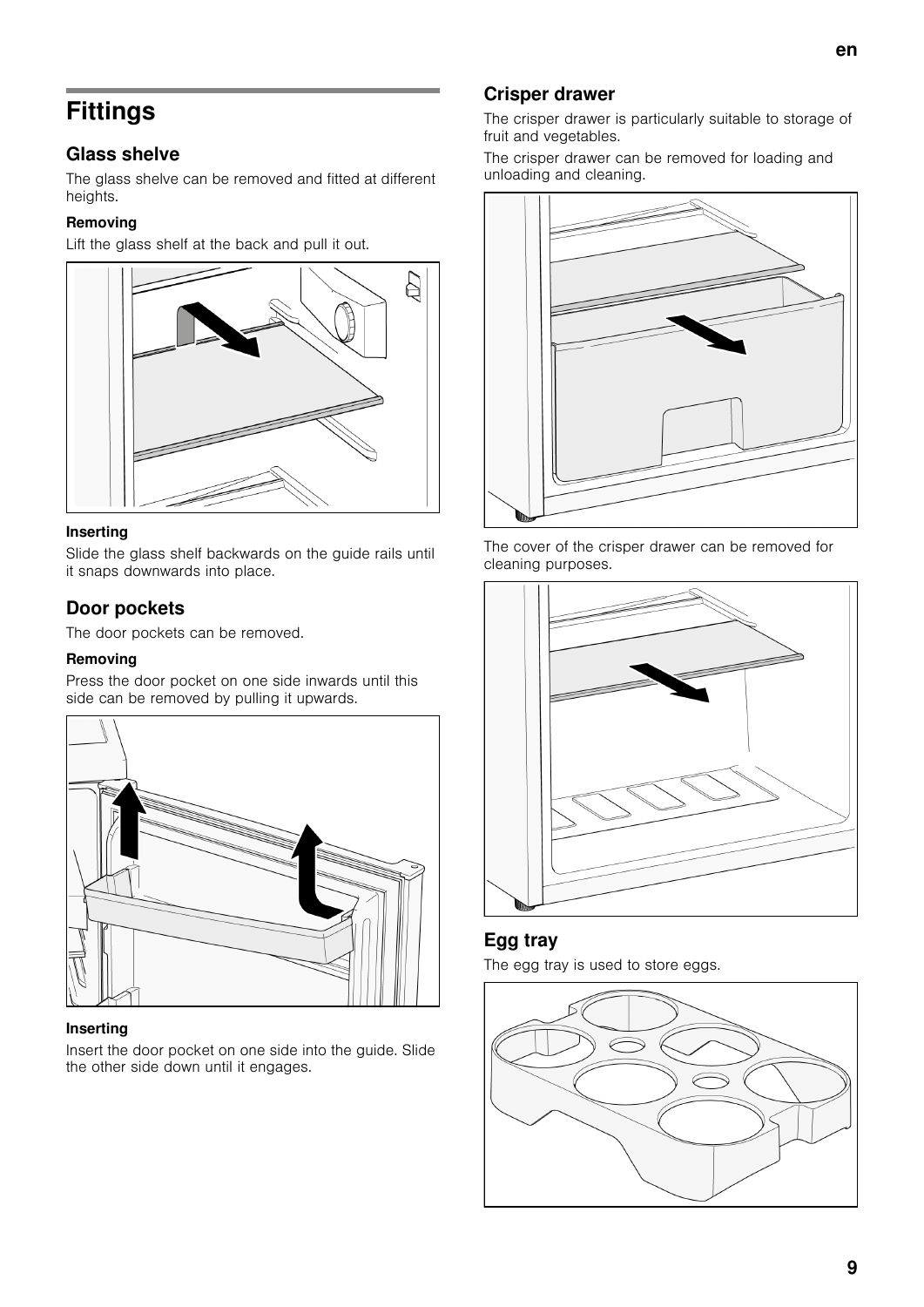# <span id="page-9-0"></span>Switching off and shutting down the appliance

### Switch off the appliance

Unplug the appliance from the mains or switch off the circuit-breaker.

### Putting the appliance out of service

If you do not use the appliance for long periods:

- 1. Remove all food from the appliance.
- 2. Switch off the appliance.
- 3. Clean the appliance.
- 4. Leave the appliance door open.

# <span id="page-9-1"></span>**Defrosting**

### Fridge compartment

While the appliance is in use, drops of condensation or frost form on the back of the fridge compartment. As the rear panel defrosts automatically, it is not necessary to remove the frost or the condensation.

# <span id="page-9-2"></span>Cleaning the appliance

### $\triangle$  Caution

- Do not use gritty, acidic or chlorine-based cleaning agents or solvents.
- Do not use abrasive cleaning pads or sponges that may scratch surfaces. This may lead to corrosion of the metallic surfaces.
- Never clean the shelves or containers in the dishwasher. The parts may warp.

Proceed as follows:

- 1. Switch off the appliance before cleaning.
- 2. Unplug the appliance from the mains or switch off the circuit-breaker.
- 3. Take out the food and store it in a cool place. Place blocks of ice (if you have one) on the food.
- 4. Clean the appliance with a soft cloth, lukewarm water, and a little pH-neutral washing-up liquid. The washing-up liquid solution must not be allowed to get into the lights or run into the evaporation tray through the drain hole.
- 5. Only wipe the door seal with clean water and then rub it until it is dry.
- 6. Clean the condensator, air intake and exhaust opening with a brush or vacuum cleaner.
- 7. Clean the drain hole with a cotton swab.
- 8. After cleaning, reconnect the appliance to the mains and switch it on.
- 9. Put the food back in.

### **Fittings**

All the variable components of the appliance can be removed for cleaning (see section headed Fittings).

# <span id="page-9-3"></span>Smells

If you notice unpleasant smells:

- 1. Switch off the appliance.
- 2. Remove all food from the appliance.
- 3. Clean the inside of the appliance (see section headed Cleaning the appliance).
- 4. Clean all packaging.
- 5. Pack strongly smelling food in air-tight containers to prevent odours.
- 6. Switch on the appliance again.
- 7. Arrange the food.
- 8. After 24 hours, check again to see if the smells have reappeared.

# <span id="page-9-4"></span>Lighting (LED)

Your appliance is equipped with a maintenance-free LED light.

Any repair work on the lighting must only be carried out by the after-sales service or authorised experts.

# <span id="page-9-5"></span>Saving energy

■ Install the appliance in a dry, well ventilated room. The appliance must be installed out of direct sunlight and away from heat sources (e.g. heating elements, cooker).

Use an insulating plate if necessary.

- Allow hot food and drinks to cool before placing them in the appliance.
- Place frozen food in the fridge compartment to defrost and utilise the low temperature of the frozen food to cool other food.
- Only open the appliance door for as short a time as possible.
- Make sure that the appliance door is always closed.
- The arrangement of the equipment parts shown in the section Getting to know the appliance requires the least amount of energy. Any other arrangements can result in higher energy consumption.
- To prevent increased power consumption, occasionally clean the air vent with a soft brush or vacuum cleaner.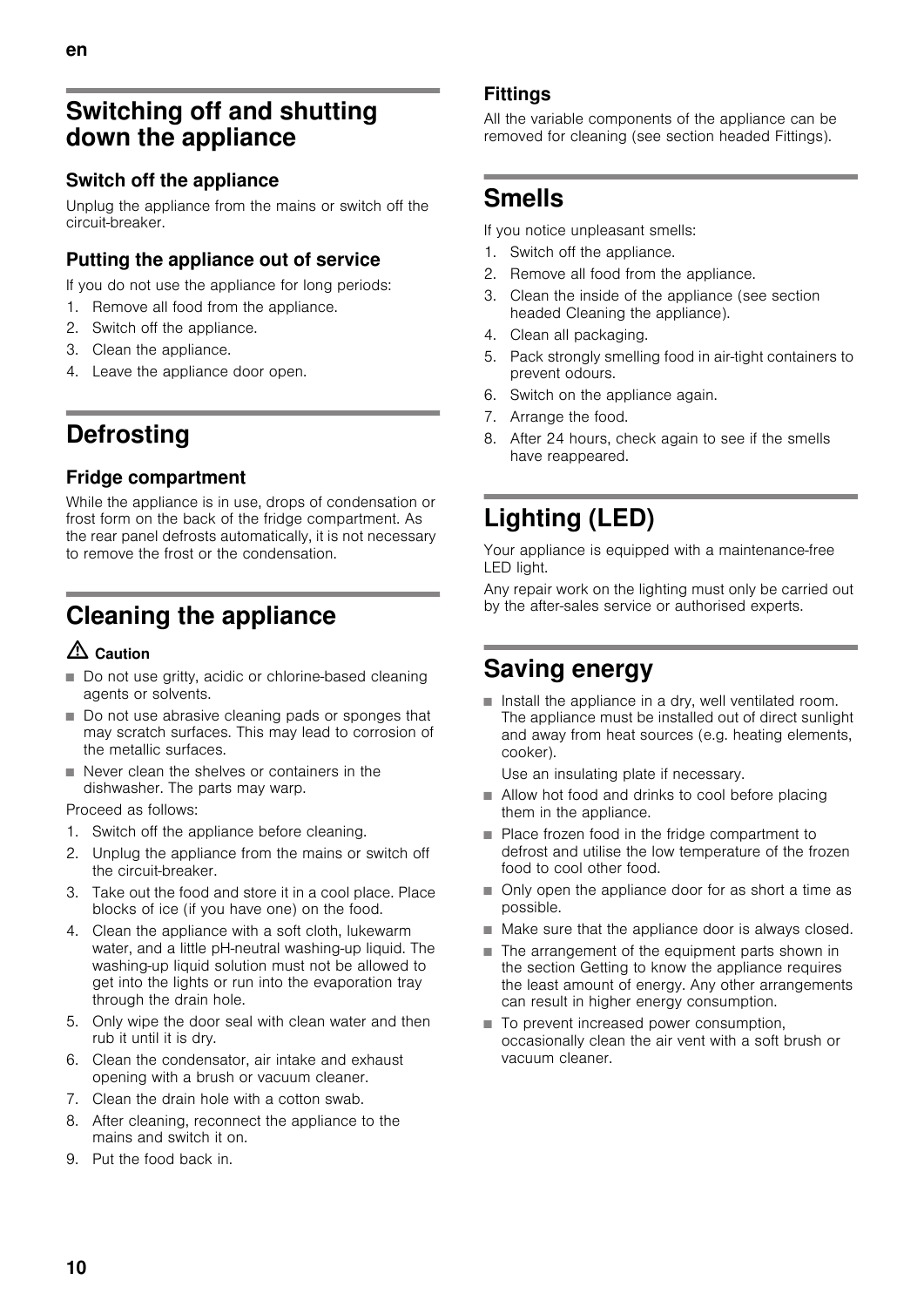### <span id="page-10-0"></span>Completely normal noises

#### Humming

Motors running (e.g. refrigeration units, ventilator).

#### Bubbling, whirring or gurgling noises

Refrigerant circulating through the pipes.

#### **Clicking**

Motors, switches or solenoid valves are switching on/ off.

### Preventing noises

#### The appliance is not standing straight

Make sure the appliance is exactly aligned by using a spirit level. To adjust the position of the appliance, use the adjustable feet or place something underneath.

#### The appliance is touching adjacent units or appliances

Move the appliance away from adjacent furniture or appliances.

#### Containers or shelves are wobbling or sticking

Check the removable parts and re-insert them if necessary.

#### Containers are touching

Move the containers apart slightly.

# <span id="page-10-1"></span>Rectifying minor faults yourself

Before calling After-sales Service:

Check whether you can rectify the fault yourself by using the notes below. You must pay the cost of the After-sales Service call out – even during the guarantee period.

| Problem                                                         | <b>Possible cause</b>                                                                     | Remedy                                                                                                      |
|-----------------------------------------------------------------|-------------------------------------------------------------------------------------------|-------------------------------------------------------------------------------------------------------------|
| Appliance is not cooling/<br>freezing.                          | Power cut.                                                                                | Check whether there is power to the<br>appliance.                                                           |
| The lighting is not working.                                    | Circuit-breaker is switched off.                                                          | Check circuit-breaker.                                                                                      |
|                                                                 | Power plug not properly plugged in.                                                       | Check whether power plug is properly<br>plugged in.                                                         |
| The refrigeration unit switches<br>on with increasing frequency | The appliance door is being opened<br>frequently.                                         | Do not open the appliance door<br>unnecessarily.                                                            |
| and for longer periods.                                         | The ventilation openings are covered.                                                     | Remove any obstructions.                                                                                    |
|                                                                 | Placing large quantities of food in the<br>appliance.                                     | Set a lower temperature.                                                                                    |
|                                                                 | The temperature setting is too low.                                                       | Set a higher temperature.                                                                                   |
|                                                                 | The appliance is too close to a heat<br>source or the ambient temperature is<br>too warm. | See section headed Installing the appliance.                                                                |
| The fridge compartment is too<br>warm.                          | The appliance door is being opened<br>frequently.                                         | Do not open the appliance door<br>unnecessarily.                                                            |
|                                                                 | Placing large quantities of food in the<br>appliance.                                     | Set a lower temperature.                                                                                    |
|                                                                 | The temperature setting is too high.                                                      | Set a lower temperature.                                                                                    |
|                                                                 | The appliance is too close to a heat<br>source or the ambient temperature is<br>too warm. | See section headed Installing the appliance.                                                                |
| The fridge compartment is too<br>cold.                          | The temperature setting is too low.                                                       | Set a higher temperature.                                                                                   |
| The (LED) lighting does not<br>work.                            | The LED lighting is faulty.                                                               | See section headed Lighting (LED).                                                                          |
|                                                                 | Door switch is sticking.                                                                  | Check whether you can move the door<br>switch.                                                              |
| Unpleasant smells are<br>noticeable.                            | Strongly smelling food not packed in<br>air-tight containers.                             | Clean the appliance. Pack strongly smelling<br>food in air-tight containers (see section<br>headed Smells). |
| In the appliance a layer of ice<br>is forming.                  | The ventilation openings are covered.                                                     | Remove any obstructions.                                                                                    |
|                                                                 | The appliance door was not closed<br>completely.                                          | Close the appliance door completely.                                                                        |
|                                                                 | The door seal is dirty.                                                                   | Clean the door seal. See section headed<br>Cleaning the appliance.                                          |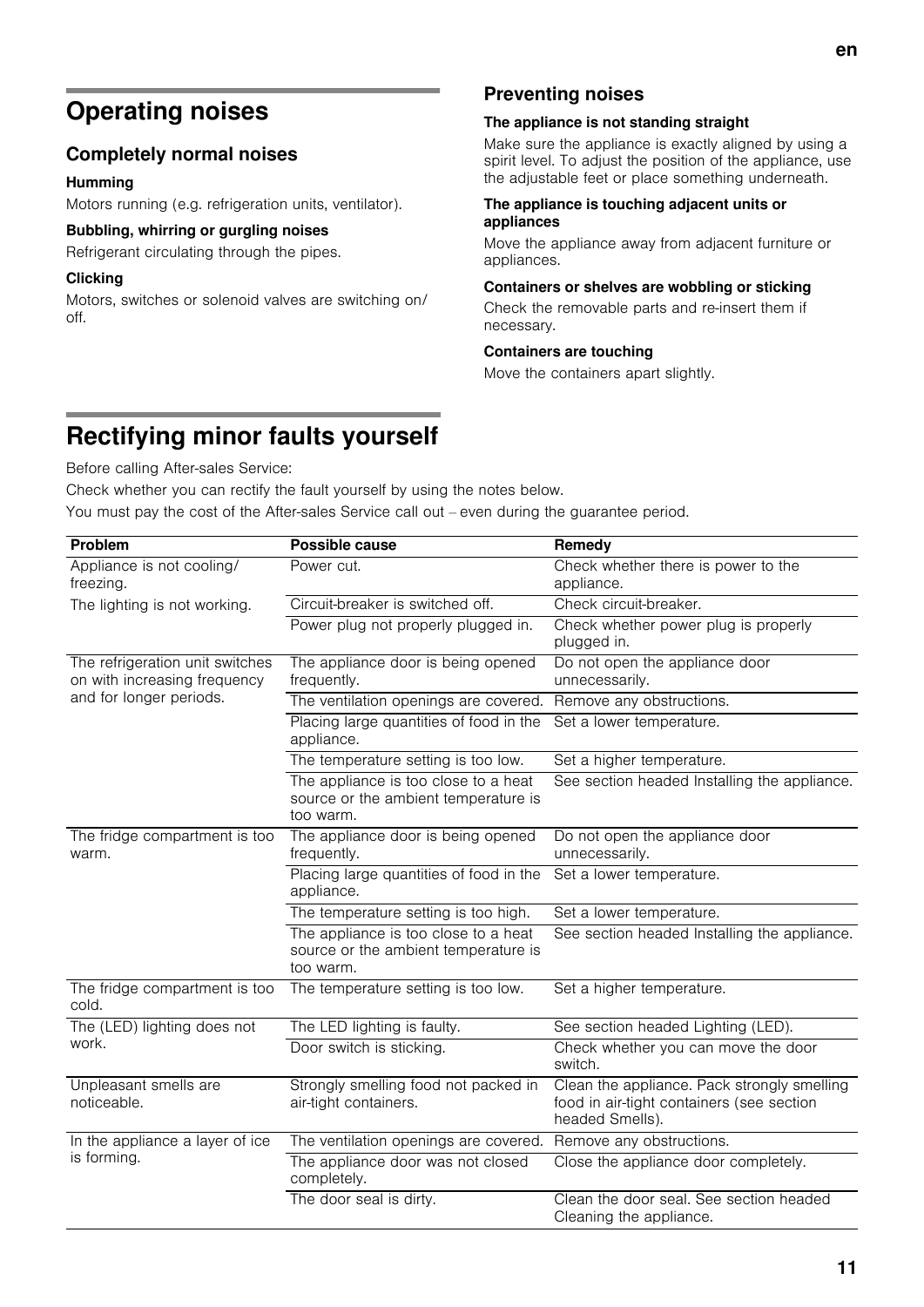| <b>Problem</b>                                              | Possible cause                                                                      | Remedy                                                                                 |
|-------------------------------------------------------------|-------------------------------------------------------------------------------------|----------------------------------------------------------------------------------------|
| The appliance door can only<br>be closed with difficulty.   | Food prevent the appliance door from Remove any obstructions.<br>closing correctly. |                                                                                        |
|                                                             | The appliance is not aligned.                                                       | Align the appliance with a spirit level. See<br>section headed Aligning the appliance. |
| set, the cooling machine does<br>not switch on immediately. | After a cooler temperature was This is normal, there is no fault.                   |                                                                                        |
| On the appliance bottom or on The drain hole is plugged.    |                                                                                     | Clean the drain hole with a cotton swab.                                               |
| the trays, water has<br>accumulated.                        |                                                                                     | See section headed Cleaning the appliance.                                             |

# <span id="page-11-0"></span>After-sales Service

You can find your local After-sales Service centre in the phone book or the After-sales Service directory. Please quote the product number (E-Nr.) and production number (FD-Nr.) of your appliance.

You will find this information on the rating plate.



Please help us to avoid unnecessary journeys by quoting the appliance and production number. By doing so, you will save any associated additional charges.

#### Booking a repair call-out and advice on faults

The After-sales Service contact details for all countries are listed in the attached After-sales Service directory.

| GR.  | 0344 892 8979 | Calls charged at local or<br>mobile rate.                                      |
|------|---------------|--------------------------------------------------------------------------------|
| IF.  | 01450 2655    | $0.03 \notin$ per minute at peak.<br>Off peak 0.0088 $\epsilon$ per<br>minute. |
| LIS. | 800 944 2904  | toll-free                                                                      |